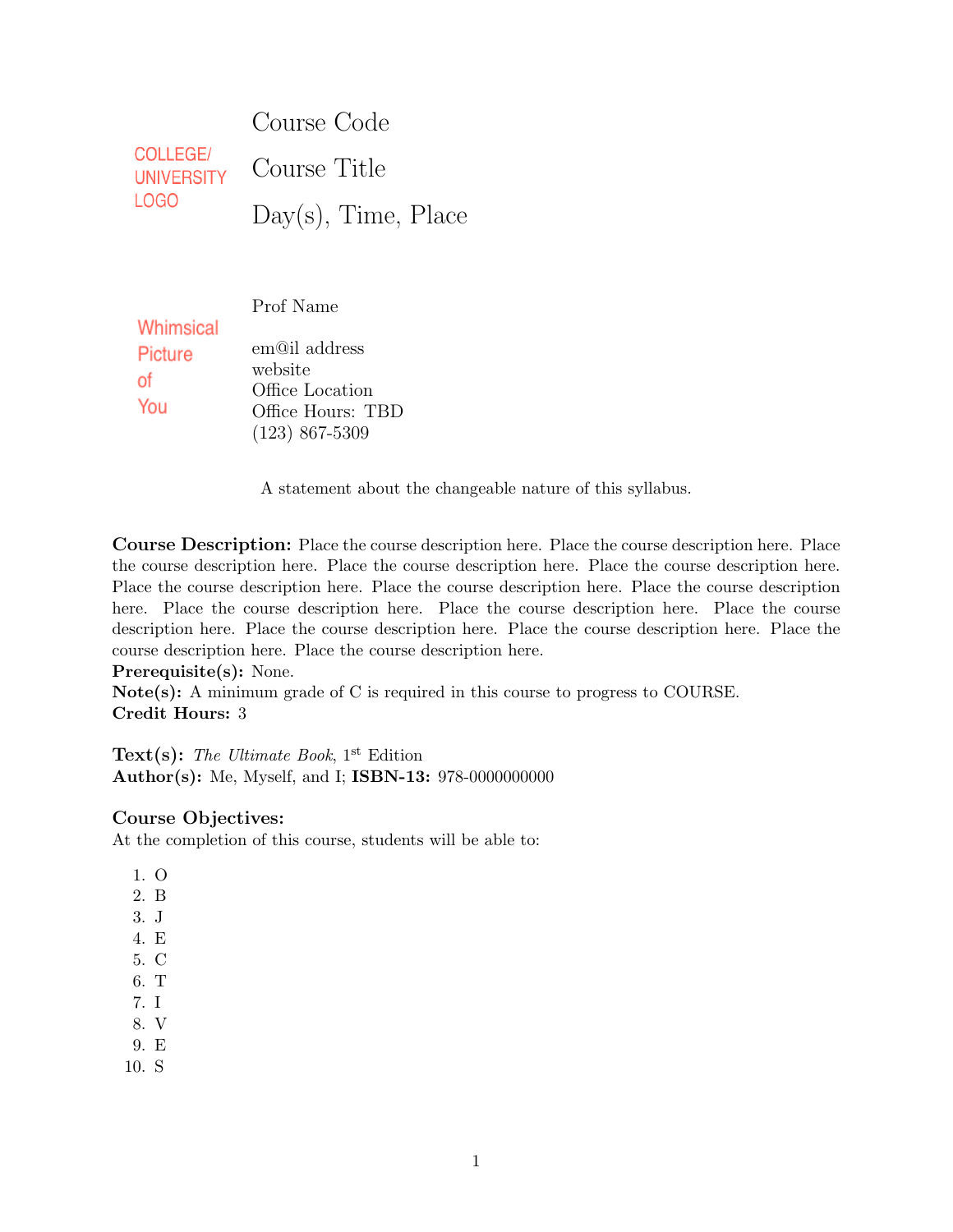## Grade Distribution:

| Labs         | 20% |
|--------------|-----|
| Assignments  | 20% |
| Project      | 10% |
| Quizzes      | 10% |
| Midterm Exam | 20% |
| Final Exam   | 20% |

# Letter Grade Distribution:

| $>= 93.00$        | $\mathbf{A}$ | 73.00 - 76.99 $\,$ C                               |     |
|-------------------|--------------|----------------------------------------------------|-----|
|                   |              | $90.00 - 92.99$ A- 70.00 - 72.99 C-                |     |
|                   |              | 87.00 - 89.99 B+ $\vert$ 67.00 - 69.99 D+          |     |
| $83.00 - 86.99$ B |              | $  63.00 - 66.99   D$                              |     |
|                   |              | 80.00 - 82.99 B- $\vert$ 60.00 - 62.99 D-          |     |
|                   |              | $77.00 - 79.99$ C+ $\vert \langle = 59.99 \rangle$ | ਾਦਿ |

# Course Policies:

- General
	- Computers are not to be used unless instructed to do so.
	- Quizzes and exams are closed book, closed notes.
	- No makeup quizzes or exams will be given.
- Grades
	- Grades in the C range represent performance that meets expectations; Grades in the B range represent performance that is substantially better than the expectations; Grades in the A range represent work that is excellent.
	- Grades will be maintained in the LMS course shell. Students are responsible for tracking their progress by referring to the online gradebook.
- Labs and Assignments
	- Students are expected to work independently. Offering and accepting solutions from others is an act of plagiarism, which is a serious offense and all involved parties will be penalized according to the Academic Honesty Policy. Discussion amongst students is encouraged, but when in doubt, direct your questions to the professor, tutor, or lab assistant.
	- No late assignments will be accepted under any circumstances.
- Attendance and Absences
	- Attendance is expected and will be taken each class. You are allowed to miss 1 class during the semester without penalty. Any further absences will result in point and/or grade deductions.
	- Students are responsible for all missed work, regardless of the reason for absence. It is also the absentee's responsibility to get all missing notes or materials.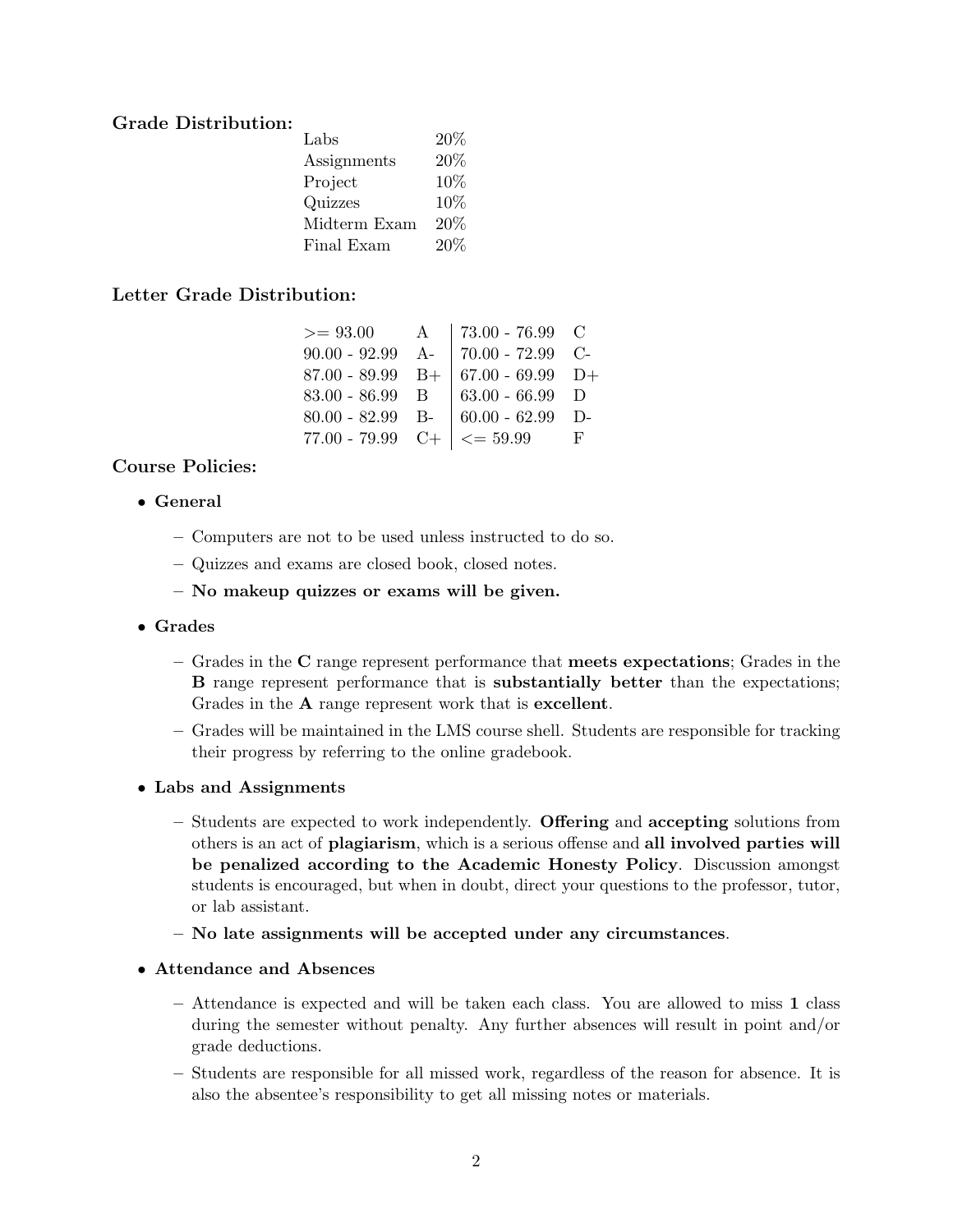# Academic Honesty Policy Summary: Introduction

In addition to skills and knowledge, COLLEGE/UNIVERSITY aims to teach students appropriate Ethical and Professional Standards of Conduct. The Academic Honesty Policy exists to inform students and Faculty of their obligations in upholding the highest standards of professional and ethical integrity. All student work is subject to the Academic Honesty Policy. Professional and Academic practice provides guidance about how to properly cite, reference, and attribute the intellectual property of others. Any attempt to deceive a faculty member or to help another student to do so will be considered a violation of this standard.

#### Instructor's Intended Purpose

The student's work must match the instructor's intended purpose for an assignment. While the instructor will establish the intent of an assignment, each student must clarify outstanding questions of that intent for a given assignment.

#### Unauthorized/Excessive Assistance

The student may not give or get any unauthorized or excessive assistance in the preparation of any work.

#### Authorship

The student must clearly establish authorship of a work. Referenced work must be clearly documented, cited, and attributed, regardless of media or distribution. Even in the case of work licensed as public domain or Copyleft, (See: http://creativecommons.org/) the student must provide attribution of that work in order to uphold the standards of intent and authorship.

#### Declaration

Online submission of, or placing one's name on an exam, assignment, or any course document is a statement of academic honor that the student has not received or given inappropriate assistance in completing it and that the student has complied with the Academic Honesty Policy in that work.

## **Consequences**

An instructor may impose a sanction on the student that varies depending upon the instructor's evaluation of the nature and gravity of the offense. Possible sanctions include but are not limited to, the following: (1) Require the student to redo the assignment; (2) Require the student to complete another assignment; (3) Assign a grade of zero to the assignment; (4) Assign a final grade of "F" for the course. A student may appeal these decisions according to the Academic Grievance Procedure. (See the relevant section in the Student Handbook.) Multiple violations of this policy will result in a referral to the Conduct Review Board for possible additional sanctions.

The full text of the Academic Honesty Policy is in the Student Handbook.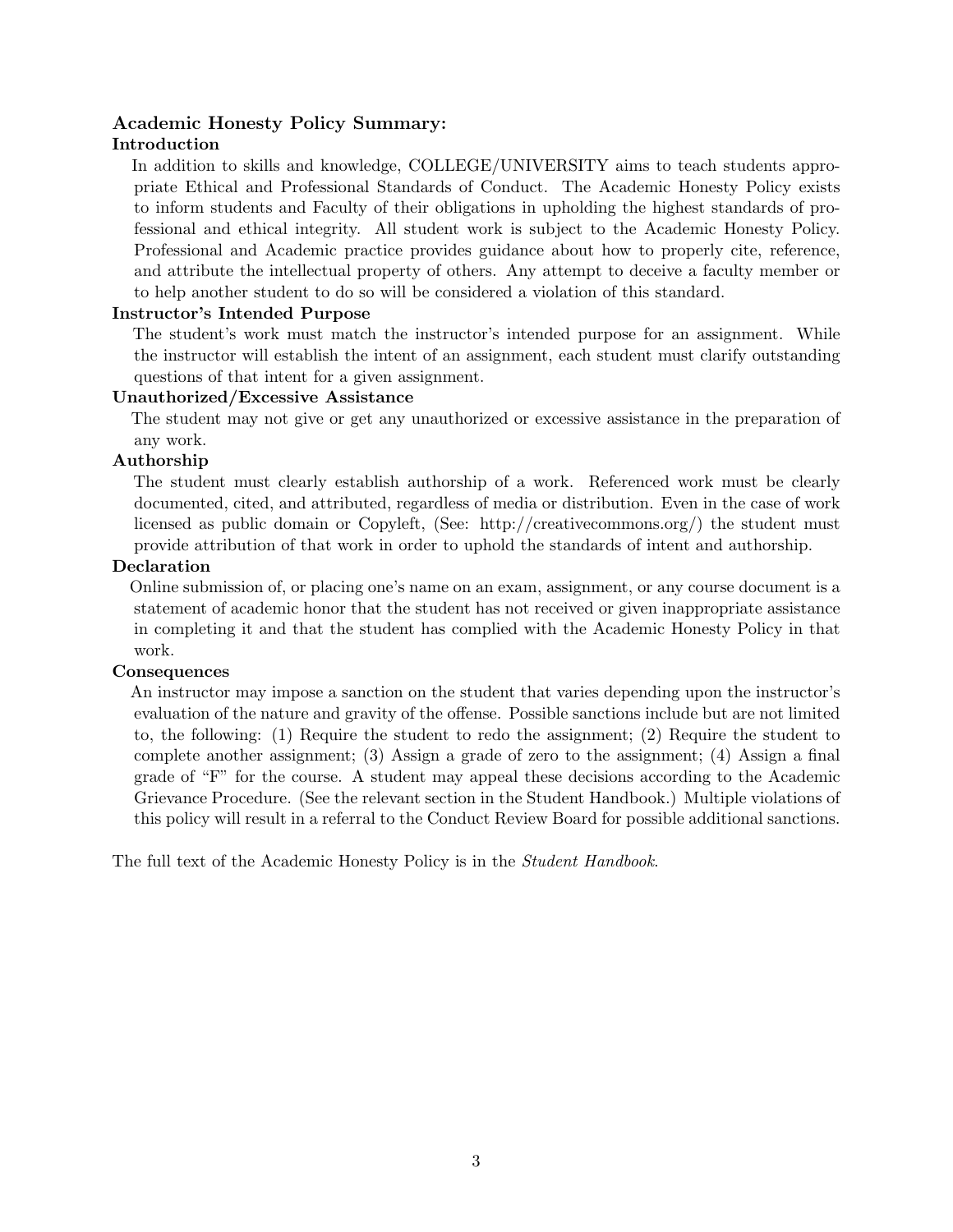# Category X:

Put any other categories of information related to your college/university here.

# Data for Research Disclosure:

Any and all results of in-class and out-of-class assignments and examinations are data sources for research and may be used in published research. All such use will always be anonymous.